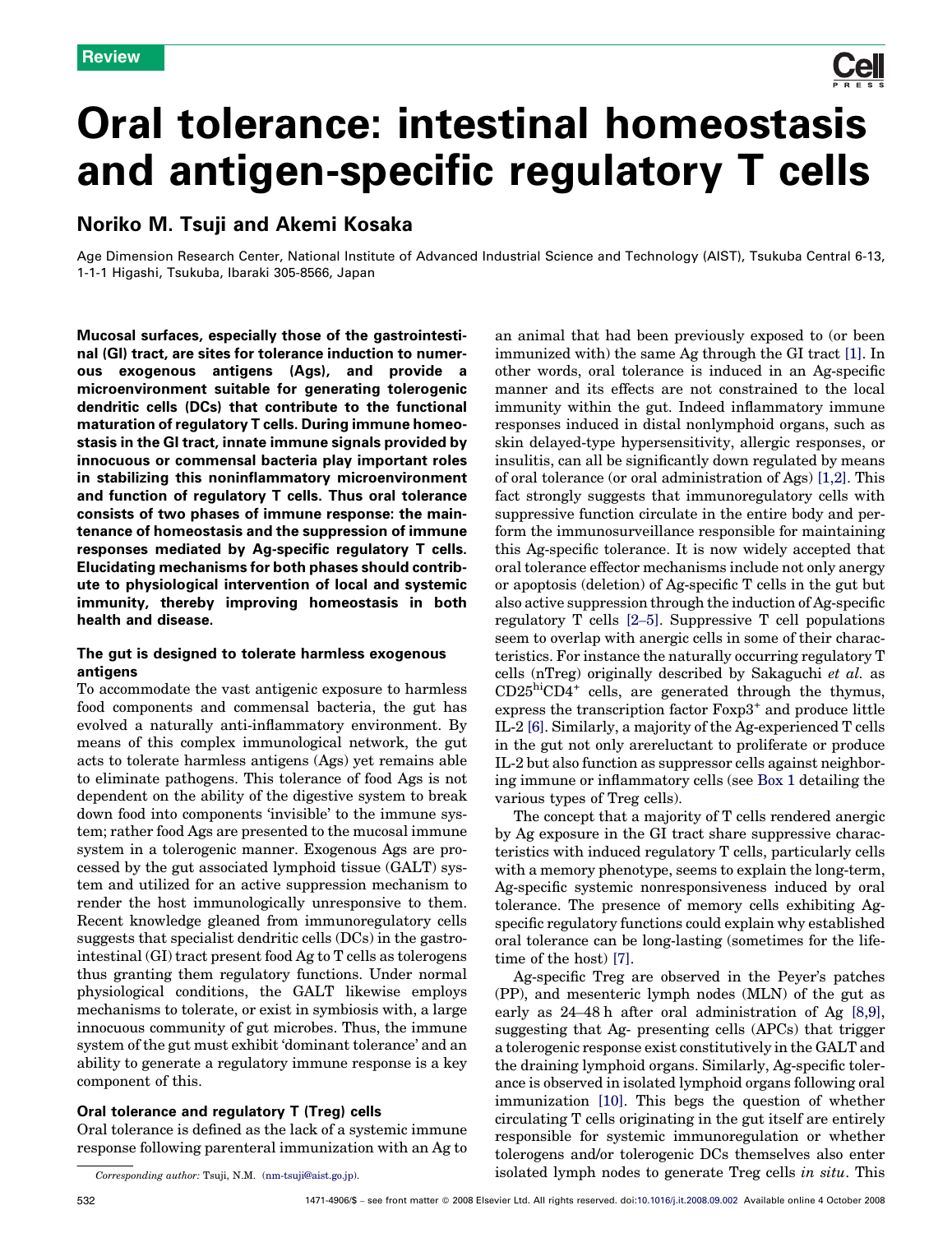#### <span id="page-1-0"></span>Box 1. Regulatory T cell subsets involved in gut homeostasis and oral tolerance: Tr1, Th3, and nTreg

Regulatory T (Treg) cells appear to come in many different forms. IL-10-producing Tr1 cells were first described for splenocytes cultured and matured in vitro in the presence of IL-10. With the help of this regulatory cytokine, naïve CD4<sup>+</sup> cells develop into unique CD4<sup>+</sup>CD25 Foxp3<sup>-</sup> cells with suppressive functions attributed to IL-10 and TGF-b. It was subsequently shown that Tr1-like cells could also be generated from naïve T cells upon chronic exposure to antigen even in the absence of IL-10. Immunosuppressive drugs, IL-27, or complementation of IL-10 with IFN- $\alpha$  or TGF- $\beta$  have been shown to be effective for the generation and ex vivo expansion of Tr1 cells. Although IL-10 is the predominant product of Tr1, both IL- $10$  and TGF- $\beta$  are effective suppressive cytokines that inhibit cytokine production by activated T cells, the expression of costimulatory molecules on APCs, and antibody production.

Th3 cells are TGF-8-producing Ag-specific CD4<sup>+</sup> T cells originally isolated from MLN of orally tolerized mice. Th3 cells are considered to be a part of the  $LAP^+$  T cell population that exert potent  $immunosuppressive$  properties via TGF- $\beta$  and form effective antiinflammatory cell populations for the maintenance of immune homeostasis. Because TGF-b alone induces expression of Foxp3, a definitive marker for Treg cells, Th3 cells can influence Treg cell development of neighboring cells (so-called infectious tolerance). In the gut, RA promotes the conversion of conventional T cells into Foxp3<sup>+</sup> Treg cells, suggesting significant roles for intestinal DCs that produce RA to form Foxp3<sup>+</sup> Treg cell populations.

nTreg develop in the thymus as CD4<sup>+</sup>CD25<sup>+</sup> cells and express high levels of Foxp3. They are suppressive by nature and inhibit other effector cell functions in vitro and in vivo. Suppression mediators include inhibitory molecules such as CTLA-4 and immunoregulatory cytokines IL-10, TGF- $\beta$ , or IL-35. nTreg are considered to maintain systemic homeostasis and prevent autoimmune diseases. All these regulatory T cells are involved in the mechanism of oral tolerance but a clear distinction of their contribution in the induction and stabilization of local and systemic tolerance remains to be determined.

question has been resolved, at least in part, by a study showing that the proximal draining lymph nodes (e.g. MLN for the intestinal lymphatic pathway) receive Agbearing DCs from the lamina propria (LP) in a CCR7 dependent manner where they play a substantial role in the induction of Ag-specific immune responses. However, distal lymph nodes such as inguinal lymph nodes, or the spleen, are isolated from the initiation of this tolerogenic process [\[11\]](#page-6-0). Systemic oral tolerance therefore seems to depend on the mobility of Ag-specific T cells that circulate in the body although the priming of these cells occurs in gut lymphoid tissue (i.e. PP and MLN) [reviewed in [12\]](#page-6-0). Similarly, we have observed Ag-specific in vitro active suppression in PP-derived CD4<sup>+</sup> T cells but no such active suppression in distal lymph node cells 1 week after feeding Ag to BALB/c mice, suggesting the generation of immunoregulatory cells in GALT in situ [\[13\].](#page-6-0) However, active suppression can also be observed in distal lymph node of orally tolerized mice following parenteral (i.e. via a route other than the gut) immunization with the same Ag [\[10\]](#page-6-0). This discrepancy can likely be explained by postulating that under steady-state conditions (i.e. in the absence of pathogen exposure) Treg cells induced in the gut reside in mucosal sites but once they sense inflammation (e.g. from infection, injury, or from the adjuvant supplied during immunization) they migrate to distal lymphoid tissues and exert their suppressive function. Accordingly, specific Ag is required for the induction and activation of Treg,

whereas the suppressive effects themselves are mediated in an Ag-nonspecific manner (i.e. bystander suppression) [\[14,15\]](#page-6-0). Interestingly, there are studies that show oral tolerance and Treg cell suppression might be dysfunctional in some patients suspected of having, or diagnosed with, inflammatory bowel disease (IBD) [\[16,17\].](#page-6-0)

#### Ag-nonspecific mode of oral tolerance: intestinal homeostasis

We would like to define two phases of oral tolerance each of which shows physiological benefits. One phase is the generation and maintenance of local (i.e. the gut) immunosuppressive conditions, preventing unwanted inflammation and exhaustion of immune cells in situ, and consequently providing a suitable immunological environment for generating Ag-specific immune responses. The other phase is the establishment of Ag-specific anergy or Treg that can maintain systemic immune quiescence ([Figure 1](#page-2-0)). Because APCs in the gut, particularly DCs, are responsible for both the production of regulatory cytokines and presentation of Ags to T cells, intestinal DCs are likely to play key roles in both phases of oral tolerance. Their multiple roles include (1) the generation of an immunosuppressive or anti-inflammatory microenvironment via regulatory cytokines, (2) the generation of Ag-specific regulatory T cells via Ag presentation, chemical mediators [e.g. the vitamin A metabolite retinoic acid (RA), or indoleamine 2,3 dioxygenase (IDO)], and possibly providing inhibitory co-stimulatory molecules (such as ligands for inducible T cell co-stimulation ligand, ICOS and/or programmed death 1, PD-1).

Moreover, to initiate and stabilize the interaction between T cells and DC, the localization of tolerogenic DCs and Treg seems to be controlled by chemokines. Intestinal DCs influence T cells to express  $\alpha_4\beta_7$  and CCR9 via (RA signaling so that imprinted Treg have the ability to home to mucosal sites (also see the article by Agace in this issue). LP DCs produce the CCR4 ligands CCL17 or CCL22 so that they can attract CCR4<sup>+</sup> Tregand retain them at mucosal sites [\[18\]](#page-6-0). Recently, the function of Foxp3<sup>+</sup> Treg to prevent unwanted inflammation was observed not only at the late stages of infection but also at the initiation of the protective immune response [\[19\]](#page-6-0). This suggests that the function of Foxp3<sup>+</sup> Treg is to avoid unfocused inflammation to innocent neighbors and to localize immunological defenses at the site of inflammation. Treg are therefore responsible for avoiding activation-induced exhaustion of effector T cells and enable effective immune defence against pathogens.

Ag-specific mode of oral tolerance and regulatory T cells De novo generation of Ag  $(OVA)$ -specific Foxp3<sup>+</sup> cells is observed in PP and MLN after feeding OVA to mice in nontransfer system [\[8\]](#page-6-0), reflecting efficient Ag-uptake via M cells in PP and possibly via villous M cells [\[20,21\]](#page-6-0). Soluble Ag can also be taken up directly from the intestinal lumen via epithelial cells (transcytosis) or possibly by DCs that form tight-junction-like structures with intestinal epithelial cells [\[22\]](#page-6-0). LP DCs load Ag and carry them to MLN through a continuous steady-state cell trafficking and present Ag to T cells, whereas PP DCs migrate to MLN or interact with PP T cells in situ. The most prominent Ag-specific suppressive activity can be observed in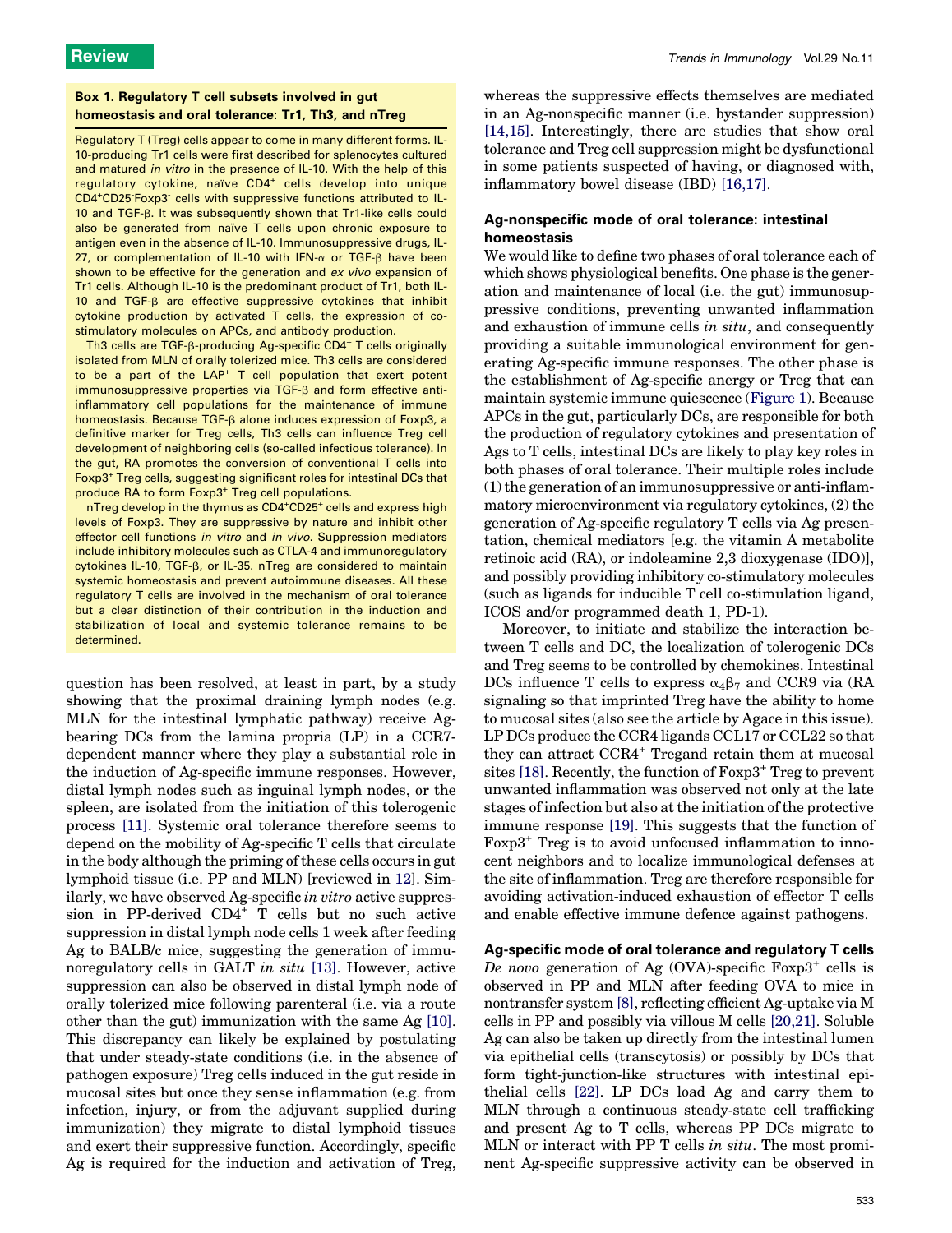<span id="page-2-0"></span>



Figure 1. Oral tolerance: a physiological avenue towards intestinal and systemic homeostasis by means of regulatory T cells. Ag-specific and Ag-nonspecific regulatory mechanisms of intestinal immunity contribute to both local and systemic immune responses. During intestinal responses, regulatory cells protect the intestine from unwanted inflammation (immunopathology) and exhaustion of immune cells thereby preventing food allergy or inflammatory bowel disease. IL-10 and TGF-ß-producing regulatory T cells play important roles in maintaining intestinal homeostasis. During systemic immune responses, observations in experimental oral tolerance suggest that gut-induced Agspecific T cells are able to migrate to distal inflammatory sites and regulate unwanted inflammation such as allergic hypersensitivity and inflammatory disorders.

PP-derived cells, when intestinal and spleen cells are monitored after feeding Ag [\[13\]](#page-6-0). Accordingly, mice lacking PP were shown to be more susceptible to disease development than PP-bearing mice in a food allergy model. These protective effects were related to Ag-specific IL-10 producing CD4<sup>+</sup>CD25<sup>+</sup> cells [\[23\].](#page-6-0) PPs are thus one of the major inductive sites of acquired immunity in GALT, including regulatory immune responses. Unfortunately, information regarding the physiological APC(s) responsible for generating Treg cells remains limited.

Among the various types of APCs, DCs exhibit the most potent stimulatory capacity for Ag-specific T cells by virtue of their high levels of MHC class II and co-stimulatory molecule expression. There are various DC (CD11c<sup>+</sup>) subsets in PPs (e.g. CD11b<sup>+</sup>, CD8a<sup>+</sup>, and CD4<sup>-</sup>CD8a<sup>-</sup>CD11b<sup>-</sup>) with each subset involved in a specific type of immune response such as the induction of Treg and/or elimination of pathogens. For instance, CD11b<sup>+</sup> PP DCs observed at the PP subepithelial dome (SED) produce IL-10 and induce IL-10-producing Th2 cells from naïve  $T$  cells, whereas CD8a<sup>+</sup> DCs at the T-cell zone (interfollicular region, IFR), and CD4<sup>-</sup>CD8a<sup>-</sup>CD11b<sup>-</sup> DCs at both the SED and IFRs, produce IL-12 and induce IFN-g-producing Th1 cells and are likely responsible for pathogen clearance [\[24\]](#page-6-0).

Plasmacytoid DCs (CD11c<sup>int</sup>B220<sup>+</sup>) are also observed in PPs at the IFR region. CD8a<sup>+</sup>CD11c<sup>+</sup>B220<sup>+</sup> (CD8a<sup>+</sup> plasmacytoid DC) are expanded after flt3-ligand treatment of animals. These DC are reported to express IDO and can induce IL-10 producing Tregin vitro [\[25\]](#page-6-0). Likewise the expanded population of plasmacytoid DC in flt3-treated animals were found to produce less type I interferon compared to plasmacytoid DC in spleen, probably due to the effect of regulatory cytokines in PPs (e.g. IL-10, TGF- $\beta$ ) [\[26\]](#page-6-0). This cell population also produces prostaglandin E2 (PGE2), which might be relevant to the effect observed in the humans that PGE2 can convert CD4<sup>+</sup> CD25- T cells into FOXP3+ Treg [\[27\]](#page-6-0). studies using PP DCs from mice without flt3-ligand treatment described that CD11c<sup>+</sup>CD11b<sup>+</sup> cells  $[28]$  or  $IDO<sup>+</sup> CD11c<sup>+</sup>$  cells  $[29]$  from orally tolerized mice can induce IL-10 producing CD4<sup>+</sup> CD25<sup>+</sup> T cells.

Several mechanisms involved in Ag-induced oral tolerance occurring at the DC-T cell interface have been described using gene-deficient mice, although none of these mechanisms appears to be unique to PP DCs. The inhibitory co-stimulatory molecules cytotoxic T lymphocyte antigen 4 (CTLA-4) and ICOS seem to play distinct roles in tolerance induction; namely, CTLA-4 is suggested to be required in high-dose tolerance (anergy and deletion),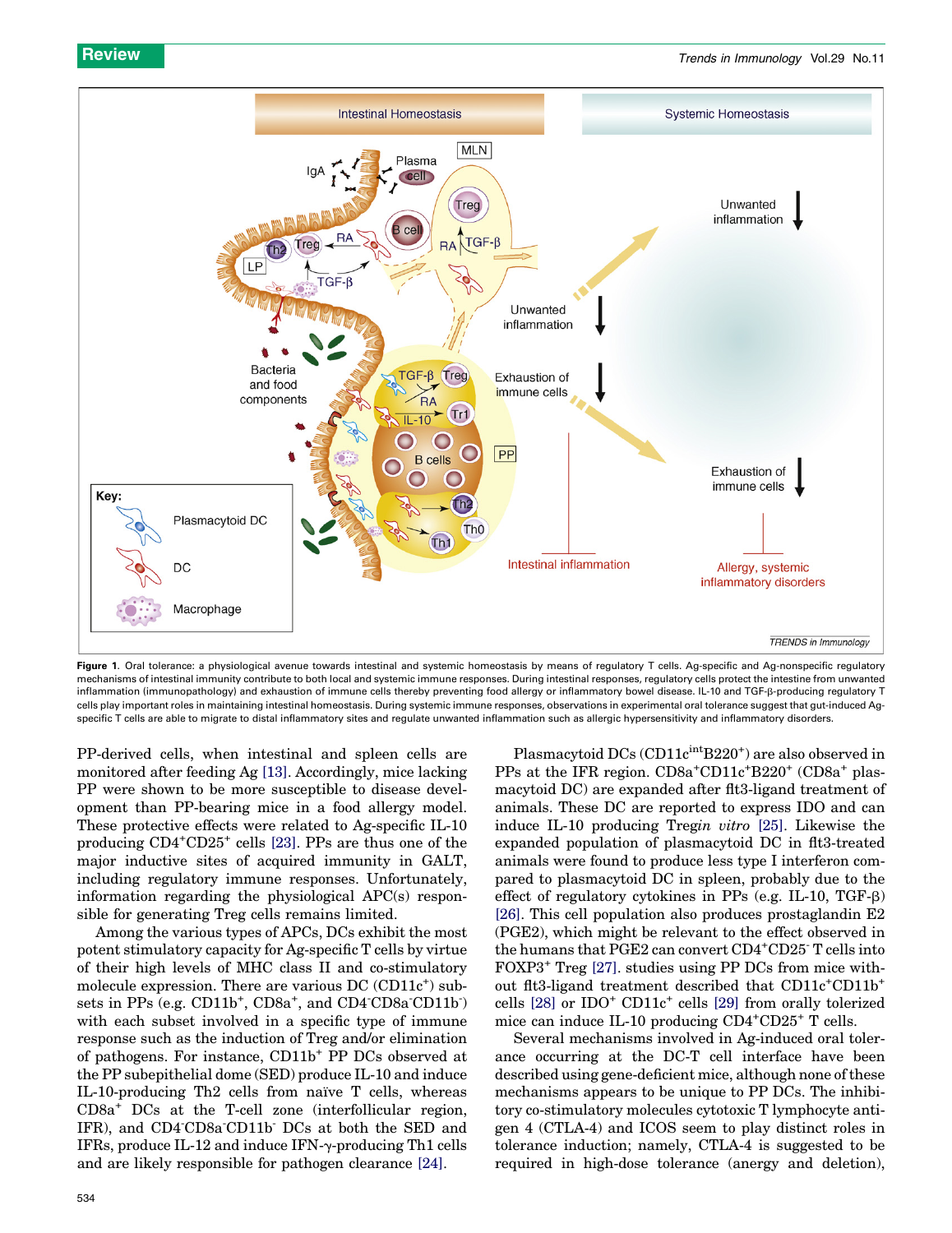<span id="page-3-0"></span>

| Table 1. Defined characteristics of intestinal DCs |  |
|----------------------------------------------------|--|
|----------------------------------------------------|--|

| Organ         | Phenotype                                                                                                  | <b>Function</b>                                                         | <b>Refs</b>  |
|---------------|------------------------------------------------------------------------------------------------------------|-------------------------------------------------------------------------|--------------|
| <b>PP</b>     | $CD11b+ CD11c+$ cells                                                                                      | Produce IL-6 and induce IgA secretion                                   | $[97]$       |
|               | CD11b <sup>+</sup> CD11c <sup>+</sup> cells                                                                | Produce high levels of IL-10 and low levels of IL-12, induce IL-4 and   | [37]         |
|               |                                                                                                            | IL-10-producing CD4 T cells                                             |              |
|               | $CD8\alpha^+$ CD11c <sup>+</sup> and CD11b <sup>-</sup> CD8 $\alpha$ <sup>-</sup> CD11c <sup>+</sup> cells | Produce IL-12p70                                                        | $[37]$       |
|               | $CD11c^+$ cells                                                                                            | Induce $\alpha_4\beta_7$ and CCR9 expression on B and T cells via RA    | [80, 81, 98] |
|               | IDO <sup>+</sup> CD11c <sup>+</sup> cells (from orally tolerized mice)                                     | Induce CD4+CD25+Foxp3+ T cells                                          | $[29]$       |
|               | CD11b <sup>+</sup> CD11c <sup>+</sup> cells (from orally tolerized mice)                                   | Generate CD4+CD25+ T cells                                              | [28]         |
|               | pDC (B220 <sup>+</sup> Gr1 <sup>+</sup> CD11c <sup>int</sup> cells)                                        | Produce low levels of type I IFNs                                       | $[26]$       |
| MLN           | $CD103+CD11c+$ cells                                                                                       | Promote the generation of $Foxp3+T$ cells via TGF- $\beta$ and RA       | $[78]$       |
|               | CD103 <sup>+</sup> CD11c <sup>+</sup> cells<br>Induce $\alpha_4\beta_7$ and CCR9 expression on T cells     |                                                                         | [100,        |
|               |                                                                                                            |                                                                         | 101]         |
|               | pDC (induced by Flt3L: $CD8\alpha^+$ B220 <sup>+</sup> CD11c <sup>lo</sup> cells) Induce Tr1-like cells    |                                                                         | $[25]$       |
|               | PDL2 <sup>+</sup> (CD8 $\alpha$ <sup>-</sup> ) CD11 $c$ <sup>+</sup> cells                                 | Induce oral tolerance                                                   | $[32]$       |
|               | CD103 <sup>+</sup> CD11c <sup>+</sup> cells (induced by cholera toxin)                                     | Promote Th2 skewing via OX40                                            | [101]        |
|               | $CD11c^+$ cells                                                                                            | Enhance TGF-β-dependent Foxp3 <sup>+</sup> T cell differentiation by RA | $[79]$       |
|               | CD103 CD11c <sup>+</sup> cells                                                                             | Promote the differentiation of IFN-y-producing cells                    | [99]         |
| LP            | $CD8\alpha$ <sup>-</sup> CD11b <sup>-</sup> CD11c <sup>+</sup> cells                                       | Produce IL-12p40                                                        | $[102]$      |
|               | $CD11b+ CD11c+$ cells                                                                                      | Induce IL-17 production by CD4 T cells                                  | $[36]$       |
|               | CD11c <sup>+</sup> cells (induced by Flt3L)                                                                | Express significant levels of IL-10 mRNA and low levels of IL-12p40     | $[103]$      |
|               |                                                                                                            | mRNA                                                                    |              |
|               | MHC class II <sup>+</sup> CD103 <sup>+</sup> /- CD11c <sup>+</sup> cells                                   | Promote the generation of Foxp3 <sup>+</sup> T cells via TGF-B and RA   | $[53]$       |
|               | $\alpha_{v} \beta_{8}$ -expressing CD11c <sup>+</sup> cells                                                | Induce Foxp3 <sup>+</sup> T cells                                       | $[77]$       |
|               | iNOS <sup>+</sup> CD11c <sup>+</sup> cells                                                                 | Induce IgA production                                                   | $[104]$      |
|               | TLR5-expressing CD11c**hi** CD11b**hi** cells                                                              | Induce IgA production                                                   | $[41]$       |
| Colon (human) | TSLP-treated CD11c <sup>+</sup> cells                                                                      | Induce Th2-type responses                                               | [105]        |
|               |                                                                                                            |                                                                         |              |

whereas ICOS is important for low-dose oral tolerance, suggesting the ICOS-ICOS-L system is related to generating IL-10 producing Tr1 cells [\[30,31\].](#page-7-0) Similar to the ICOS-ICOS-l pathway, the PD-1-PD-L co-stimulatory pathway is known to be involved in inhibitory mechanisms. Particularly PD-L2 expressed exclusively on activated DC might play a substantial role in tolerance induction [\[32,33\]](#page-7-0).  $CD40L^{-/-}$  mice also fail to establish oral tolerance, suggesting that CD40-CD40L interaction is required for limiting immune responses or induction of regulatory cells during the course of tolerance induction [\[34\]](#page-7-0). Ablation of the CD11b molecule resulted in enhanced IL-6 production by APCs and preferential differentiation of naïve T cells into Th17 cells, and consequently abrogated the development of oral tolerance [\[35\]](#page-7-0). This could be related to the finding that CD11b<sup>+</sup> LP-macrophages limit Th17 cell differentiation [\[36\],](#page-7-0) or  $CD11b^+$  PP DCs induce IL-10 producing T cells [\[37\].](#page-7-0) In terms of the cytokine milieu, IL-18 has also been shown to have a role in establishing oral tolerance via its ability to enhance IL-10-production from PP-CD11c<sup>+</sup> cells and generation of Ag-specific suppressive T cells [\[38\]](#page-7-0). Additionally, local IgG seems to be important in both oral and nasal tolerance by limiting DC activation via its interaction with the inhibitory Fc receptor  $(Fc\gamma RIIB)$  [\[39\]](#page-7-0). The role of Toll-like receptor (TLR) ligation on intestinal DC and modulation of gut immune responses has begun to be intensively examined [\[40,41\].](#page-7-0) Further studies on the specific tolerogenic mechanisms employed by the various mucosal DC subsets are keenly awaited (summarized in Table 1).

#### Role of TGF- $\beta$  and IL-10 in the generation of regulatory T cells in oral tolerance

Progress in the study of Foxp3<sup>+</sup> Treg cells has accelerated our understanding of the specialized microenvironment necessary for the physiological maturation of different subsets of regulatory T cells [\[6,42\].](#page-6-0) The immunosuppressive cytokine  $TGF- $\beta$  is abundantly expressed in the gut$ and plays an important role in maintaining immune homeostasis. TGF- $\beta$  is produced by both stroma and T cells in the gut. In addition to its immunosuppressive properties, TGF- $\beta$  is also a critical factor for IgA class switching that helps generating the IgA-predominated immunoglobulin milieu characteristic to the intestine [\[43,44\]](#page-7-0) (also see the article by Fagarasan and colleagues in this issue). An intriguing connection between  $TGF- $\beta$  and$ Foxp3 has now been widely reported whereby TGF-b signals induce Foxp3 expression in conventional T cells (i.e. CD4+ CD25– ) and cause them to become regulatory in nature [45–[48\]](#page-7-0). In turn, Foxp3 downregulates the expression of Smad7 that blocks  $TGF- $\beta$  signaling, thereby ren$ dering responding T cells more susceptible to TGF- $\beta$  [\[49\]](#page-7-0). Because Foxp3 works as a negative regulator of IL-2 transcription [\[50,51\]](#page-7-0), its expression limits T cell proliferation unless there is an exogenous source of IL-2. Not only does TGF-b trigger Foxp3 expression, it also inhibits the differentiation of Th1 and Th2 cells by blocking the expression of the lineage specific transcription factors T-bet and GATA-3, respectively [\[52\]](#page-7-0).

Cell transfer studies have revealed that the conversion of conventional T cells into Foxp3<sup>+</sup> Treg cells in the gut is an efficient process, reflecting the TGF-b-rich milieu. Mice orally tolerized to specific Ag show the highest numbers of converted Foxp3<sup>+</sup> T cells in PP, followed by LP, and finally the MLN [\[53\].](#page-7-0) Thus, the intestinal microenvironment seems to be essential for the extra-thymic generation of Foxp3<sup>+</sup> T cells and probably also the maintenance of their Foxp3 expression levels ([Figure 2](#page-4-0)). Although it is not yet known if such a conversion system is involved in the development and maintenance of Ag-specific oral tolerance, one can see how it would be important for the maintenance of intestinal immune homeostasis.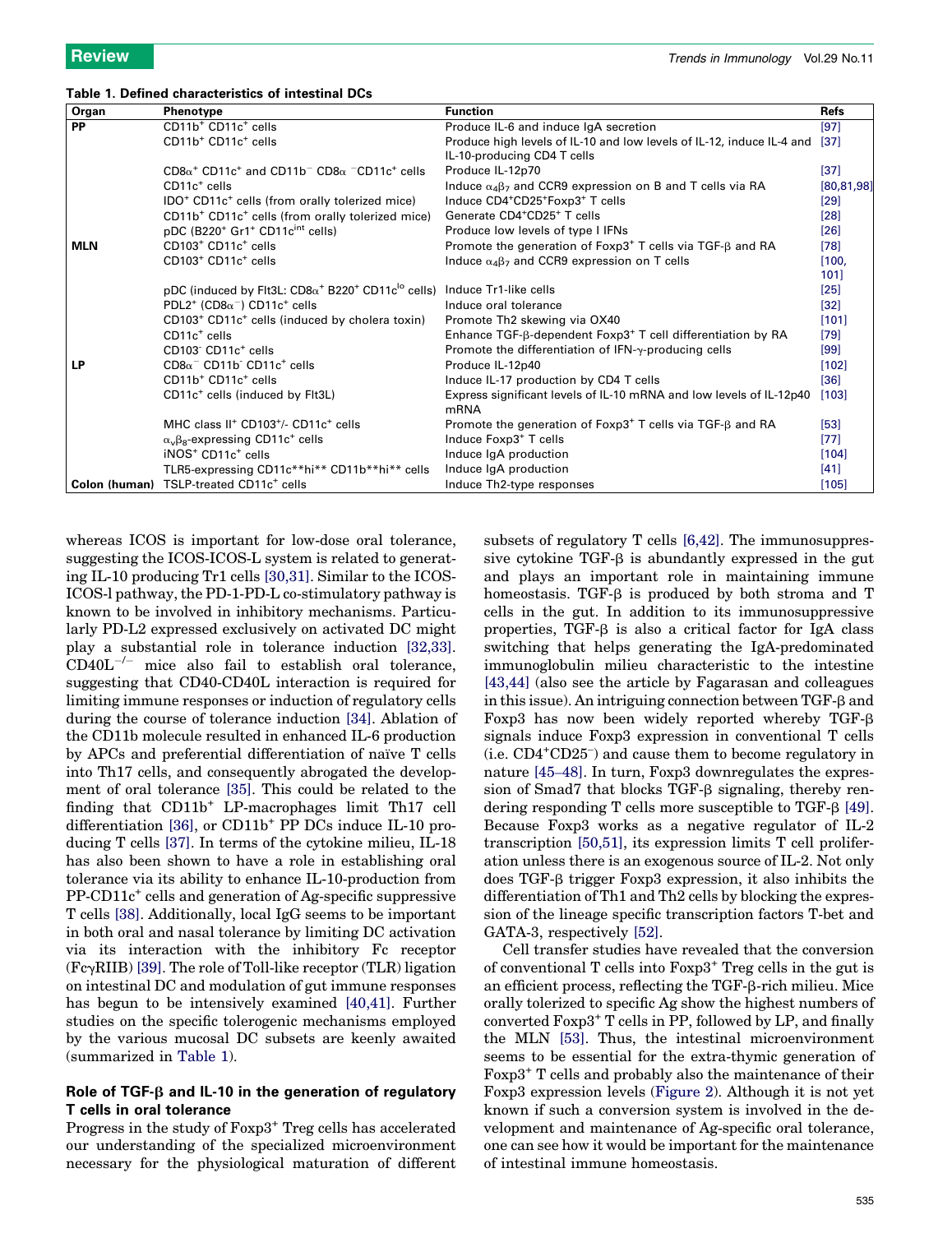<span id="page-4-0"></span>

Figure 2. A simplified scheme depicting the generation and functional maturation of intestinal effector cells including regulatory T cells. The intestinal cytokine milieu such as IL-10, TGF-β, and/or RA modifies local DCs and T cells, resulting in the generation of regulatory T cells (Foxp3<sup>+</sup>, LAP<sup>+</sup> and IL-10-producing cells). Ag-uptake via M cells in the PP and possibly via villous M cells enables intestinal APCs such as DC (CD8 $\alpha^*$ , CD11b\*), macrophages, and possibly B cells to present Ag to T cells in the GALT (PP, LP) or the draining lymph nodes (i.e. the MLN). RA generated by DC in GALT and MLN enhances expression of Foxp3 in T cells, facilitates IgA class switching in B cells, and imprints gut-homing ability to immune cells by inducing expression of the appropriate homing receptors ( $\alpha_4\beta_7$  and CCR9). TGF- $\beta$  and IL-6 generate IL-17-producing Th17 cells. IL-23 promotes pathological features of this cell population, which can disturb intestinal homeostasis and cause inflammatory disorders. LP DCs load Ag and carry them to MLN through a continuous steady-state cell trafficking and present Ag to T cells, whereas PP DCs migrate to MLN or interact with PP T cells in situ. Ag carriage to MLN by LP DC is CCR7-dependent. Ag, antigen; DC, dendritic cell; Foxp3, forkhead box P3; LP, lamina propria; LAP, latency associated peptide; MLN, mesenteric lymph nodes; PP, Peyer's patch; RA, retinoic acid.

The physiological role of TGF- $\beta$  and induced Treg cells (or iTreg) in oral tolerance was originally described by Weiner *et al.* through the discovery of Ag-specific Th3 cells [\[43\]](#page-7-0). Further studies revealed that cells bearing the membrane-bound form of TGF-b (latency-associated peptide, LAP), are potent regulatory T cells [\[54,55\]](#page-7-0). The existence of these LAP<sup>+</sup> regulatory T cell populations are described in both CD25<sup>+</sup>CD4<sup>+</sup> and CD25<sup>-</sup>CD4<sup>+</sup> cells. The LAP<sup>+</sup> CD4<sup>+</sup> CD25– cells exhibit a similar pattern of cytokine secretion to Th3 cells, except that they also produce a significant amount of IFN- $\gamma$ . The effector molecule for in *vivo* suppression seems to be TGF- $\beta$ , whereas IL-10 is required at the early phase for these cells to function. CD4<sup>+</sup> CD25<sup>+</sup> LAP+ cells show higher expression levels of Foxp3 and more potent suppressive activity than CD4<sup>+</sup> CD25<sup>+</sup> LAP- cells [\[56\].](#page-7-0) Maintenance of high levels of expression of Foxp3 is dependent on  $TGF- $\beta$ , and this in$ turn ensures Foxp3 cells to be potent regulatory T cells [\[57\]](#page-7-0). Since CD4<sup>+</sup> cell-specific modification or ablation of TGF-bRII causes a severe phenotype of colitis and organ inflammation [\[58,59\]](#page-7-0), the observation that high levels of TGF- $\beta$ RII is expressed preferentially on LAP<sup>+</sup> T cells (especially on CD4<sup>+</sup> CD25<sup>+</sup> LAP+ cells) is important, although it needs be confirmed if the receptor signaling is fully effective in creating an immunosuppressive microenvironment for  $LAP^+$  and neighboring T cells [\[56\]](#page-7-0).

Recently,  $TGF- $\beta$  was also shown to play an important$ role for the induction of IL-10 secreting regulatory cells, in an IL-27 [\[60,61\]](#page-7-0) or IL-6 [\[62\]-](#page-7-0)dependent manner, suggesting DCs that produce IL-27 or IL-6 have the ability to induce IL-10-producing T cells (i.e. Tr1 cells, IL-10 producing Th1 and/or Th17 cells). IL-27 producing DCs are generated by interaction with  $F\alpha p3^+$  cells, whereby TGF- $\beta$  augments such cellular communication [\[60\]](#page-7-0). Because both IL-27 and IL-6 are proinflammatory cytokines mostly produced by innate immune cells including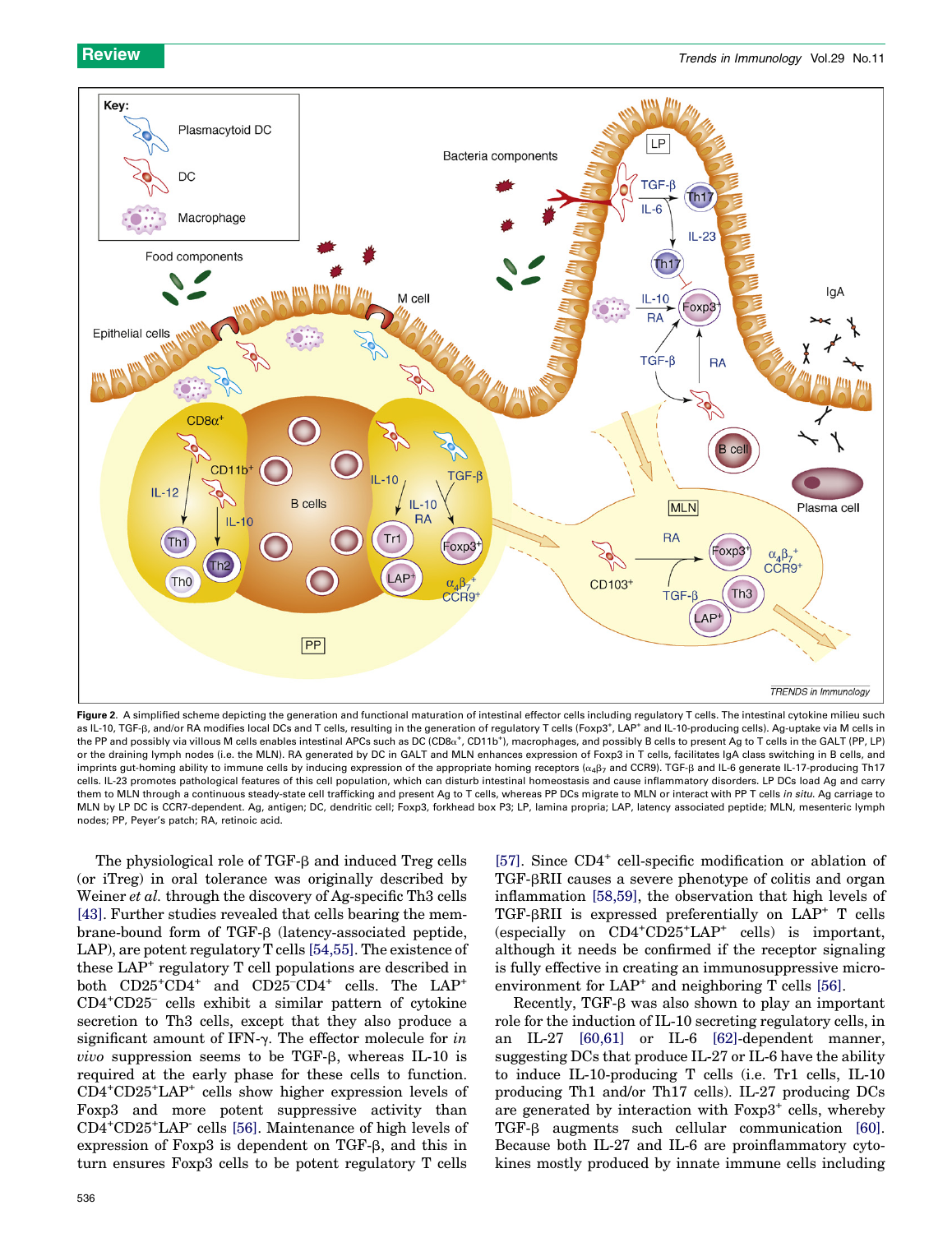| Organ           | Phenotype                                                                                                          | <b>Cytokine produced</b> | <b>Refs</b> |
|-----------------|--------------------------------------------------------------------------------------------------------------------|--------------------------|-------------|
| <b>PP</b>       | Ag-induced, CD4 <sup>+</sup> , CD4 <sup>+</sup> CD25 <sup>+</sup>                                                  | $TGF-B > IL-10$          | [1, 10]     |
|                 | Ag-induced, CD4 <sup>+</sup> , CD4 <sup>+</sup> CD25 <sup>+</sup> (Foxp3?)                                         | IL-10 $>$ TGF- $\beta$   | [13, 28]    |
|                 | Ag-induced, CD4+CD25+Foxp3+                                                                                        | IL-10 $>$ TGF- $\beta$   | [23, 29]    |
|                 | anti-TCR injected <sup>a</sup>                                                                                     | IL-10 (TGF- $\beta$ ?)   | $[63]$      |
|                 | Ag-induced <sup>b</sup> , CD4 <sup>+</sup> CD25 <sup>+</sup> (Foxp3?), CD4 <sup>+</sup> CD25 <sup>-</sup> (Foxp3?) | Not applicable           | [8]         |
|                 | Ag-induced <sup>b</sup> , CD4 <sup>+</sup> Foxp3 <sup>+</sup>                                                      | Not applicable           | $[53]$      |
| <b>MLN</b>      | Ag-induced, CD4 <sup>+</sup>                                                                                       | $TGF-B > IL-10$          | $[1]$       |
|                 | oral anti-TCR induced, LAP <sup>+</sup> CD25 <sup>+</sup> and LAP <sup>+</sup> CD25 <sup>-</sup>                   | $TGF-B > IL-10$          | [107]       |
|                 | Ag-induced <sup>c</sup> , CD4+Foxp3+                                                                               | Not applicable           | [77]        |
|                 | Ag-induced <sup>b</sup> , CD4 <sup>+</sup> Foxp3 <sup>+</sup>                                                      | Not applicable           | $[53]$      |
| LP <sup>d</sup> | Ag-induced <sup>b</sup> , CD4+Foxp3+                                                                               | Not applicable           | $[53]$      |
| IEL             | Anti-TCR injected <sup>a</sup>                                                                                     | IL-10 (TGF- $\beta$ ?)   | $[63]$      |

Table 2. Ag-stimulated regulatory T cells observed in the intestine

<sup>a</sup>lL-10 reporter mouse model.

<sup>b</sup>TCR-transgenic cell transfer model.

c TCR-transgenic mouse model.

<sup>d</sup>Resident regulatory T cells in LP bear anti-inflammatory property via IL-10, TGF-β and CTLA-4 [\[106\].](#page-8-0)

DCs and macrophages upon TLR ligation, commensal flora and food components might greatly affect such an immunological feedback (repression) system in the GALT environment through induction of IL-27 and/or IL-6 production. Indeed IL-10-producing T cells are highly abundant in the intestine and most frequently observed in PP and intraepithelial lymphocytes (IEL) in the small and large intestine [\[63\]](#page-7-0). IL-10-producing T cells can be induced from both Foxp $3^+$  and Foxp $3^-$  T cells when IL-10 gene-sufficient T cells are transferred into IL-10<sup> $-/-$ </sup> mice, suggesting that supply of IL-10 itself from other cells is not an essential condition for the generation of Tr1 and other IL-10-producing T cells [\[64\].](#page-7-0) It was also shown that the IL-10-producing Foxp3<sup>+</sup> cells are necessary to protect animals from colitis [\[65\].](#page-7-0) Therefore, IL-10 can be induced in T cells without IL-10 from other cell types and T cell-produced IL-10 is important for the maintenance of immunological homeostasis. However, the direct effect of exogenous IL-10 on the induction of Ag-specific Tr1 is also well established [\[66\]](#page-7-0). The physiological role of IL-10 produced from T cells and other cell types in the gut on the generation of intestinal Foxp3<sup>+</sup> and Foxp3- IL-10-producing cells needs to be further elucidated. Table 2 summarizes the phenotypes and cytokine production of Ag-induced (or TCR-stimulated) intestinal regulatory T cells observed under homeostatic conditions. Many of these studies suggest that IL-10 producing T cells are physiological in PP whereas TGF-bproducing T cells are more easily observed in MLN.

#### APC microenvironment in the GI tract

TGF-b does not just play an anti-inflammatory role. It is now well described that  $TGF- $\beta$ , in concert with proinflam$ matory cytokines  $(IL-1\beta, IL-6, IL-21, and/or IL-23),$ induces Th17 cells, which express the transcription factor ROR- $\gamma t$  and produce the inflammatory cytokines IL-17A, IL-17F and IL-22 [\[67,68\]](#page-7-0). Th17 cells have been shown to cause pathogenesis in experimental allergic encephalomyelitis and rheumatoid arthritis, as well as colitis. It has been suggested that IL-21 and IL-23 stimulation of Th17 cells expands these cells and elicits their effector function to cause pathology in mouse models in vivo [\[69,70\]](#page-7-0). Moreover, IL-23 is a key factor that breaks intestinal homeostasis because this cytokine can alone control regulatory T cell induction and overrides their immuno-

suppressive abilities [\[71\].](#page-7-0) It still needs to be confirmed whether TGF- $\beta$  plus IL-6 is a sufficient combination to alone induce 'IL-10-producing' Th17 in the setting of the gut. In relation to this question, one study showed using IL- $6^{-/-}$  mice that IL-6 is essential in vivo to promote IL-17producing cells but not IL-10-producing ROR  $\gamma t^+$  T( $\alpha\beta$ ) [\[72\]](#page-7-0). The combination of TGF- $\beta$  and IL-6 inhibits the generation of Foxp3<sup>+</sup> cells [\[73\]](#page-7-0) and in turn Foxp3 antagonizes ROR- $\gamma t$  function to inhibit Th17 cell differentiation [\[74,75\]](#page-7-0). Therefore, to understand the functional maturation of Foxp3<sup>+</sup>, LAP<sup>+</sup> and IL-10-producing cells, and their mutual relationship in vivo, it will be important to understand how active  $TGF- $\beta$  can be provided to  $T$  cells both$ spatially and temporally. Further evidence for the role of TGF- $\beta$  comes from mice with a DC-specific ablation of  $\beta_8$  (a component of the integrin  $\alpha_{\rm v}\beta_8$ ) that develop colitis and autoimmunity [\[76\].](#page-7-0) Interestingly, the inflammatory phenotype of these mice resembles that of CD4-specific depletion of TGF- $\beta$ RII or TGF- $\beta$ 1. Integrin  $\alpha_{\rm v} \beta_{\rm 8}$  acts on LAP to release the bioactive function of  $TGF- $\beta$ ; therefore$ the interaction between DCs and LAP+ T-cells is of particular interest in the generation of regulatory T cells in the GI tract. Other LAP-activating factors such as thrombospondin-1 and  $\alpha_{\rm v}\beta_6$  also exist, but their physiological roles in the GI tract have yet to be demonstrated.

An intriguing role for specialized APCs in the GI tract was recently demonstrated. The induction of Foxp3 in T cells by  $TGF- $\beta$  is enhanced in the presence of intestinal$ DCs via RA [\[53,77](#page-7-0)–79]. Intestinal DCs express retinal dehydrogenase that catalyses retinal to RA, which not only affects the generation of Foxp3<sup>+</sup> T cells but also induces the expression of gut-homing receptors for T cells  $(\alpha_4\beta_7)$  and CCR9) [\[80\]](#page-8-0), as well as supporting the mechanisms to enrich IgA production in the gut microenvironment [\[81\]](#page-8-0). Thus several mechanisms such as generation of  $F\alpha p3^+$ cells, IgA production, and the tropism of gut lymphocytes (T cells and B cells) are mobilized in a coordinated manner by RA. These observations consolidate a central role of intestinal DC in tuning the immunity of the gut. There are several other subpopulations and distinct functions of intestinal DCs, and they are summarized in [Table 1](#page-3-0) together with the DC subpopulations mentioned above.

Specialist macrophage-APCs in the GALT also show related immunoregulatory activities. CD11b+CD11c<sup>-</sup> LP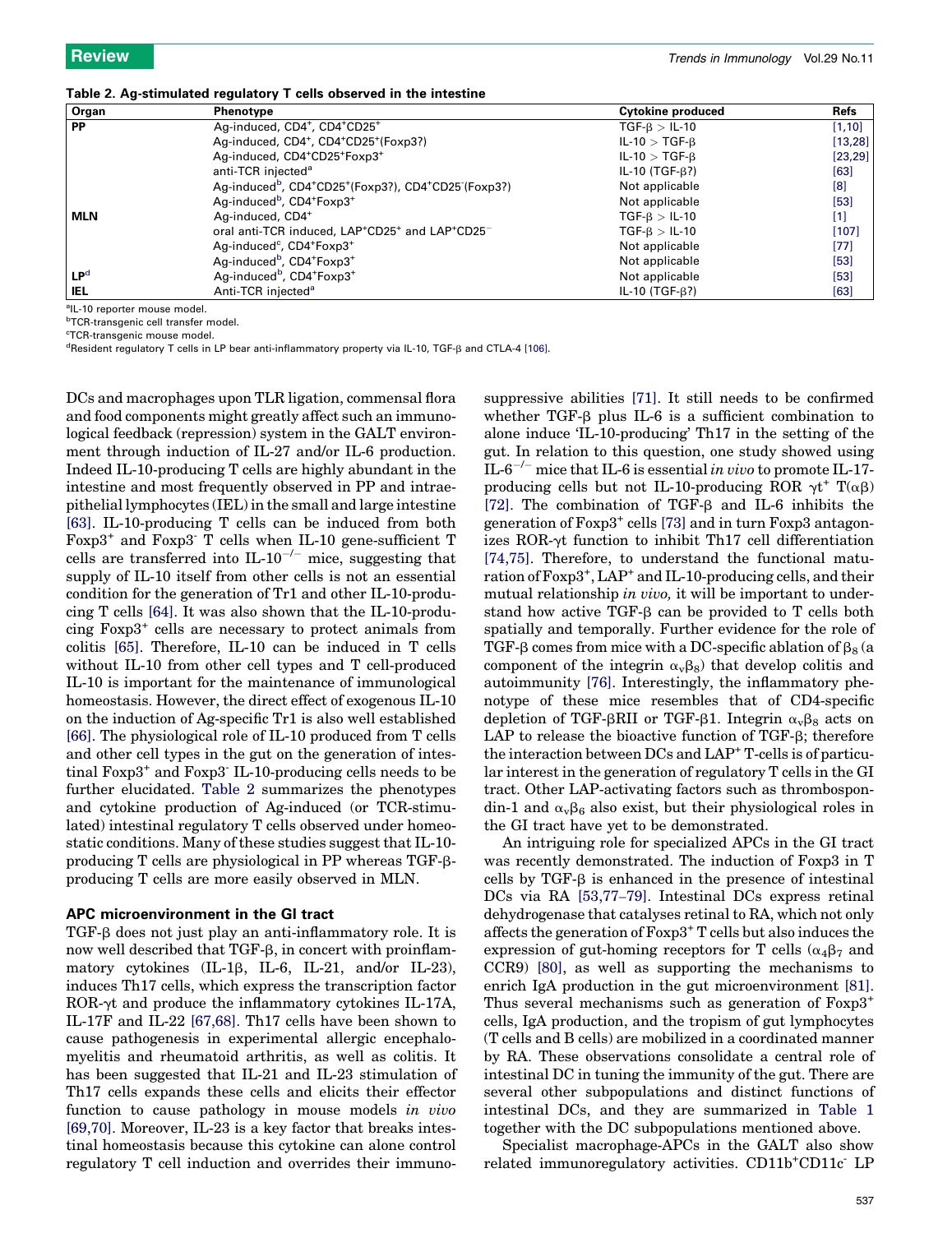<span id="page-6-0"></span>macrophages induce the generation of  $F(xp3<sup>+</sup> T$  cells more efficiently than DC populations in the presence of TGF-b [\[36\]](#page-7-0). The ability of these LP macrophages to induce Foxp3<sup>+</sup> T cells is possibly associated with their ability to produce a large amount of IL-10. This would have the effect of limiting the local production of inflammatory cytokines such as IL-6 and thereby enhance TGF-b's ability to induce Foxp3 expression.

#### Conclusion: oral tolerance as an avenue leading to intestinal and systemic homeostasis with Ag-specific regulatory T cells

Induction of tolerogenic DCs and Treg does not result in suppression of the total immune response. Rather, it can be accomplished in such a way that immunological homeostasis is stabilized, unwanted inflammation is reduced, and the potential of immunological activities to focus on harmful agents is increased (also see an analogous process related to the eye in the article by Stein-Streilein). Physiologically, such dynamic modulation of immunological activity and the abilities of GALT to achieve this are introduced at birth by exposure to environmental microorganisms and especially by acquisition of commensal microflora. Such early modulation of intestinal immunity ensures efficient and specific immune quiescence to food components (i.e. oral tolerance) and robust responses to pathogens encountered via mucosal surfaces (i.e. protective immunity including IgA production). Establishment of the two phases of oral tolerance (i.e. local and systemic) is critical for effective immune homeostasis and necessary to be maintained throughout life. When the body fails to establish this intestinal immune homeostasis and peripheral immune response at the early life, it might not be able to establish the systemic immune response in a sufficient manner later in life. For instance, congenitally germ-free animals not only fail to establish oral tolerance but also show poor Ag-specific immune responses [\[82,83\]](#page-8-0). Similarly, in humans the breakdown of either phase of oral tolerance might result in intestinal inflammatory disorders and/or food allergy in infancy, and consequently more disseminated defects in immunological homeostasis later in life. Therefore, it is essential for the body to encounter commensal bacteria at an early stage of life to achieve appropriate condition of the intestinal microenvironment (also see the article by Nanno and colleagues in this issue).

Co-opting the immune system towards avoiding unwanted inflammation and stabilizing its homeostasis is an ideal approach for the treatment of immune dysfunction. To this end, induction of Ag-specific tolerance is an attractive solution whereby promising strategies for induction of Ag-specific regulatory T cells might include usage of soluble peptides, tolerogenic adjuvants and/or cytokines, as well as direct application of Ag via the mucosal route [\[84](#page-8-0)–96].

#### Acknowledgements

The authors sincerely thank all the past and present members of the laboratory and collaborators for their contributions and helpful discussions. We apologize to those colleagues whose work was not cited because of the constraint of space. This work received support from the Age Dimension Research Center, AIST, Japan.

#### References

- 1 Faria, A.M. and Weiner, H.L. (2005) Oral tolerance. Immunol. Rev. 206, 232–259
- 2 Faria, A.M. and Weiner, H.L. (2006) Oral tolerance: therapeutic implications for autoimmune diseases. Clin. Dev. Immunol. 13, 143–157
- 3 Kraal, G. et al. (2006) The importance of regional lymph nodes for mucosal tolerance. Immunol. Rev. 213, 119–130
- 4 Tsuji, N.M. (2006) Antigen-specific CD4<sup>+</sup> regulatory T cells in the intestine. Inflamm. Allergy Drug Targets 5, 191–201
- 5 Dubois, B. et al. (2005) Oral tolerance and regulation of mucosal immunity. Cell. Mol. Life Sci. 62, 1322–1332
- 6 Sakaguchi, S. et al. (2008) Regulatory T cells and immune tolerance. Cell 133, 775–787
- 7 Hauet-Broere, F. et al. (2005) New cohorts of naive T cells exacerbate ongoing allergy but can be suppressed by regulatory T cells. Allergy 60, 1530–1536
- 8 Hauet-Broere, F. et al. (2003) Functional CD25- and CD25<sup>+</sup> mucosal regulatory T cells are induced in gut-draining lymphoid tissue within 48 h after oral antigen application. Eur. J. Immunol. 33, 2801–2810
- 9 Zinselmeyer, B.H. et al. (2005) In situ characterization of CD4<sup>+</sup> T cell behavior in mucosal and systemic lymphoid tissues during the induction of oral priming and tolerance. J. Exp. Med. 201, 1815–1823
- 10 Tsuji, N.M. et al. (2003) Antigen-specific, CD4<sup>+</sup>CD25<sup>+</sup> regulatory T cell clones induced in Peyer's patches. Int. Immunol. 15, 525–534
- 11 Worbs, T. et al. (2006) Oral tolerance originates in the intestinal immune system and relies on antigen carriage by dendritic cells. J. Exp. Med. 203, 519–527
- 12 Worbs, T. and Förster, R. (2007) A key role for CCR7 in establishing central and peripheral tolerance. Trends Immunol. 28, 274–280
- 13 Tsuji, N.M. et al. (2001) Interleukin-10-secreting Peyer's patch cells are responsible for active suppression in low-dose oral tolerance. Immunology 103, 458–464
- 14 Bäckström, N.F. and Dahlgren, U.I. (2004) Bystander suppression of collagen-induced arthritis in mice fed ovalbumin. Arthritis Res. Ther. 6, R151–R160
- 15 Millington, O.R. et al. (2004) Induction of bystander suppression by feeding antigen occurs despite normal clonal expansion of the bystander T cell population. J. Immunol. 173, 6059–6064
- 16 Kraus, T.A. et al. (2006) Evidence for a genetic defect in oral tolerance induction in inflammatory bowel disease. Inflamm. Bowel Dis. 12, 82– 88
- 17 Nagata, S. et al. (2000) Human Peyer's Patch T Cells are sensitized to dietary antigen and display a Th cell Type 1 cytokine profile. J. Immunol. 165, 5315–5321
- 18 Guo, Z. et al. (2008) CD4+CD25+ regulatory T cells in the small intestinal lamina propria show and effector /memory phenotype. Int. Immunol. 20, 307–315
- 19 Lund, J.M. et al. (2008) Coordination of early protective immunity to viral infection by regulatory T cells. Science 320, 1220–1224
- 20 Mach, J. et al. (2005) Development of intestinal M cells. Immunol. Rev. 206, 177–189
- 21 Jang, M.H. et al. (2004) Intestinal villous M cells: an antigen entry site in themucosal epithelium.Proc.Natl.Acad.Sci. U.S.A.101, 6110–6115
- 22 Rescigno, M. et al. (2001) Dendritic cells express tight junction proteins and penetrate gut epithelial monolayers to sample bacteria. Nat. Immunol. 2, 361–367
- 23 Takayama, N. et al. (2007) Regulatory role of Peyer's patches for the inhibition of OVA-induced allergic diarrhea. Clin. Immunol. 123, 199– 208
- 24 Kelsall, B.L. and Leon, F. (2005) Involvement of intestinal dendritic cells in oral tolerance, immunity to pathogens, and inflammatory bowel disease. Immunol. Rev. 206, 132–148
- 25 Bilsborough, J. et al. (2003) Mucosal  $CD8\alpha^+$  DC, with a plasmacytoid phenotype, induce differentiation and support function of T cells with regulatory properties. Immunology 108, 481–492
- 26 Contractor, N. et al. (2007) Peyer's patch plasmacytoid dendritic cells (pDC) produce low levels of type I interferons: possible role for IL-10, TGF<sub>B</sub>, and prostaglandin E<sub>2</sub> in conditioning a unique mucosal pDC phenotype. J. Immunol. 179, 2690–2694
- 27 Bryn, T. et al. (2008) LPS-activated monocytes suppress T-cell immune responses and induce FOXP3+ T cells through a COX-2- PGE2-dependent mechanism. Int. Immunol. 20, 235–245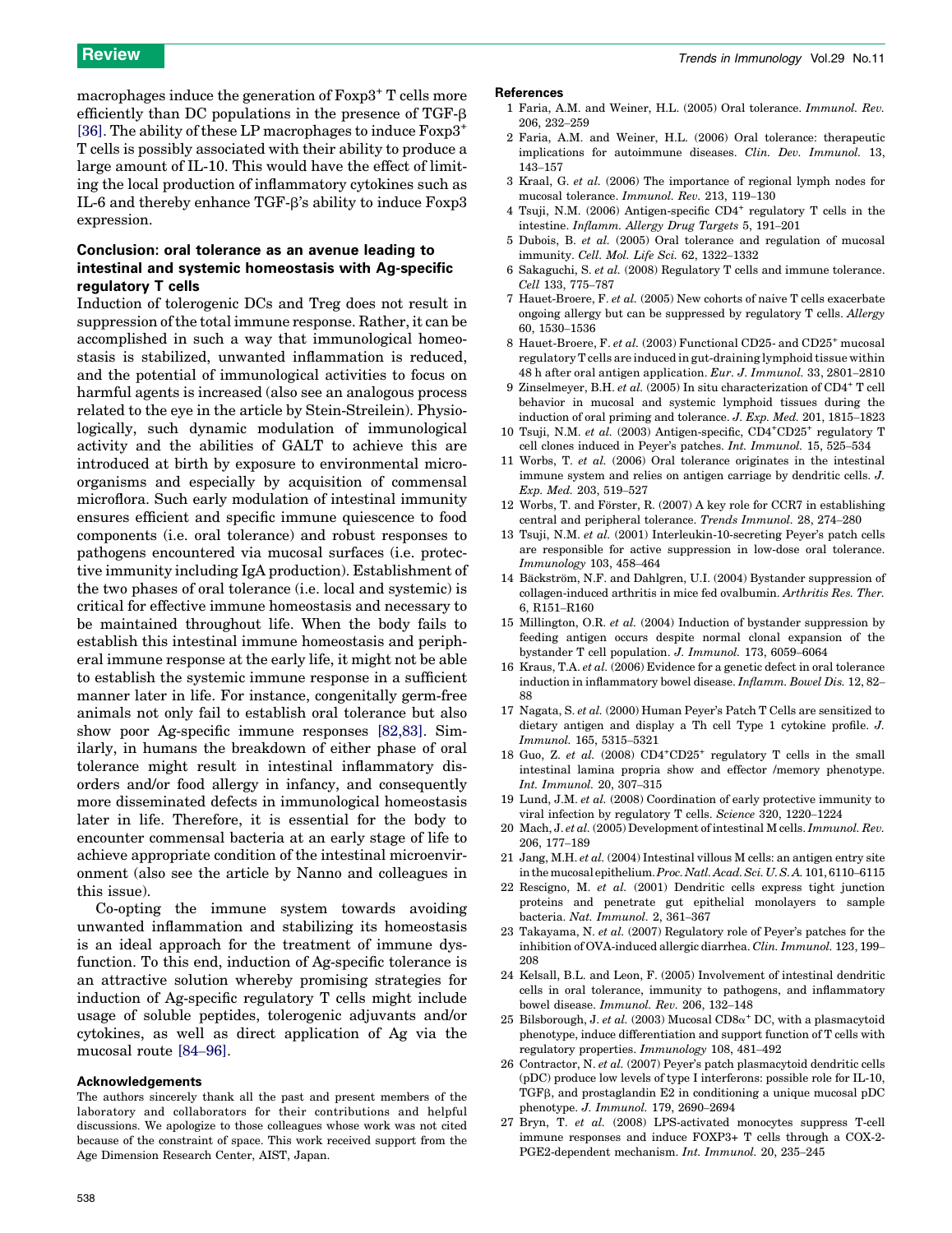- <span id="page-7-0"></span>28 Min, S.Y. et al. (2006) Antigen-induced, tolerogenic CD11c<sup>+</sup>,CD11b<sup>+</sup> dendritic cells are abundant in Peyer's patches during the induction of oral tolerance to type II collagen and suppress experimental collageninduced arthritis. Arthritis Rheum. 54, 887–898
- 29 Park, M.J. et al. (2008) Indoleamine 2,3-dioxygenase-expressing dendritic cells are involved in the generation of CD4+CD25+ regulatory T cells in Peyer's patches in an orally tolerized, collagen-induced arthritis mouse model. Arthritis Res. Ther. 10, R11
- 30 Miyamoto, K. et al. (2005) The ICOS molecule plays a crucial role in the development of mucosal tolerance. J. Immunol. 175, 7341–7347
- 31 Ito, T. et al. (2007) Plasmacytoid dendritic cells prime IL-10-producing T regulatory cells by inducible costimulatory ligand. J. Exp. Med. 204, 105–115
- 32 Zhang, Y. et al. (2006) Regulation of T cell activation and tolerance by PDL2. Proc. Natl. Acad. Sci. U. S. A. 103, 11695–11700
- 33 Keir, M. et al. (2007) PD-1 and its ligands in T-cell immunity. Curr. Opin. Immunol. 19, 309–314
- 34 Kweon, M.N. et al. (1999) Mucosally induced systemic T cell unresponsiveness to ovalbumin requires CD40 ligand-CD40 interactions. J. Immunol. 162, 1904–1909
- 35 Ehirchiou, D. et al. (2007) CD11b facilitates the development of peripheral tolerance by suppressing Th17 differentiation. J. Exp. Med. 204, 1519–1524
- 36 Denning, T.L. et al. (2007) Lamina propria macrophages and dendritic cells differentially induce regulatory and interleukin 17-producing T cell responses. Nat. Immunol. 8, 1086–1094
- 37 Iwasaki, A. and Kelsall, B.L. (2001) Unique functions of CD11b<sup>+</sup>,  $CDS\alpha^{+}$ , and double-negative Peyer's patch dendritic cells. J. Immunol. 166, 4884–4890
- 38 Tsuji, N.M. and Nowak, B. (2004) IL-18 and antigen-specific CD4+ regulatory T cells in Peyer's patches. Ann. N. Y. Acad. Sci. 1029, 413– 415
- 39 Samsom, J.N. et al. (2005) FcgRIIB regulates nasal and oral tolerance: a role for dendritic cells. J. Immunol. 174, 5279–5287
- 40 Monteleone, I. et al. (2008) IL-10-dependent partial refractoriness to Toll-like receptor stimulation modulates gut mucosal dendritic cell function. Eur. J. Immunol. 38, 1533–1547
- 41 Uematsu, S. et al. (2008) Regulation of humoral and cellular gut immunity by lamina propria dendritic cells expressing Toll-like receptor 5. Nat. Immunol. 9, 769–776
- 42 Zheng, Y. and Rudensky, A.Y. (2007) Foxp3 in control of the regulatory T cell lineage. Nat. Immunol. 8, 457–462
- 43 Faria, A.M. and Weiner, H.L. (2006) Oral tolerance and TGF-bproducing cells. Inflamm. Allergy Drug Targets 5, 179–190
- 44 Macpherson, A.J. and Slack, E. (2007) The functional interaction of commensal bacteria with intestinal secretory IgA. Curr. Opin. Gastroenterol. 23, 673–678
- 45 Chen, W. et al. (2003) Conversion of peripheral CD4<sup>+</sup>CD25<sup>+</sup> naïve T cells to  $CD4^+CD25^+$  regulatory T cells by TGF- $\beta$  induction of transcription factor Foxp3. J. Exp. Med. 198, 1875–1886
- 46 Pyzik, M. and Piccirollo, C.A. (2007) TGF- $\beta$ 1 modulates Foxp3 expression and regulatory activity in distinct CD4<sup>+</sup> T cell subsets. J. Leukoc. Biol. 82, 335–346
- 47 Selvaraj, R.K. and Geiger, T.L. (2007) A kinetic and dynamic analysis of Foxp3 induced in T cells by TGF-b. J. Immunol. 178, 7667–7677
- 48 Zheng, S.G. et al. (2004) Natural and induced CD4<sup>+</sup>CD25<sup>+</sup> cells educate CD4<sup>+</sup>CD25- cells to develop suppressive activity: The role of IL-2, TGF-b, and IL-10. J. Immunol. 172, 5213–5221
- 49 Fantini, M.C. et al. (2004) Cutting edge: TGF- $\beta$  induces a regulatory phenotype in CD4<sup>+</sup>CD25- T cells through Foxp3 induction and downregulation of Smad7. J. Immunol. 172, 5149–5153
- 50 Ono, M. et al. (2007) Foxp3 controls regulatory T-cell function by interacting with AML1/Runx1. Nature 446, 685–689
- 51 Wu, Y. et al. (2006) FOXP3 controls regulatory T cell function through cooperation with NFAT. Cell 126, 375–387
- 52 Wan, Y.Y. and Flavell, R.A. (2007) 'Yin-Yang' functions of transforming growth factor-beta and T regulatory cells in immune regulation. Immunol. Rev. 220, 199–213
- 53 Sun, C.M. et al. (2007) Small intestine lamina propria dendritic cells promote de novo generation of Foxp3 T reg cells via retinoic acid. J. Exp. Med. 204, 1775–1785
- 54 Nakamura, K. et al. (2001) Cell contact-dependent immunosuppression by  $CD4^+CD25^+$  regulatory T cells is mediated

by cell surface-bound transforming growth factor  $\beta$ . J. Exp. Med. 194, 629–644

- 55 Oida, T. et al. (2003) CD4<sup>+</sup>CD25- T cells that express latencyassociated peptide on the surface suppress CD4<sup>+</sup> CD45RBhighinduced colitis by a TGF-b-dependent mechanism. J. Immunol. 170, 2516–2522
- 56 Chen, M.L. et al. (2008) Latency-associated peptide identifies a novel CD4<sup>+</sup> CD25<sup>+</sup> regulatory T cell subset with TGFb-mediated function and enhanced suppression of experimental autoimmune encephalomyelitis. J. Immunol. 180, 7327–7337
- 57 Wan, Y.Y. and Flavell, R.A. (2007) Regulatory T cell functions are subverted and converted owing to attenuated Foxp3 expression. Nature 445, 766–770
- 58 Li, M.O. et al. (2006) Transforming growth factor- $\beta$  controls development, homeostasis, and tolerance of T cells by regulatory T cell-dependent and –independent mechanisms. Immunity 25, 455–471
- 59 Marie, J.C. et al. (2006) Cellular mechanisms of fatal early-onset autoimmunity in mice with the T cell-specific targeting of transforming growth factor-beta receptor. Immunity 25, 441–454
- 60 Awasthi, A. et al. (2007) A dominant function for interleukin 27 in generating interleukin 10-producing anti-inflammatory T cells. Nat. Immunol. 8, 1380–1389
- 61 Stumhofer, J.S. et al. (2007) Interleukins 27 and 6 induce STAT-3 mediated T cell production of interleukin 10. Nat. Immunol. 8, 1363– 1371
- 62 McGeachy, M.L. et al. (2007) TGF-b and IL-6 drive the production of IL-17 and IL-10 by T cells and restrain  $T_H$ -17 cell-mediated pathology. Nat. Immunol. 8, 1390–1397
- 63 Kamanaka, M. et al. (2006) Expression of Interleukin-10 in intestinal lymphocytes detected by an interleukin-10 reporter knock in tiger mouse. Immunity 25, 941–952
- 64 Maynard, C.L. et al. (2007) Regulatory T cells expressing interleukin 10 develop from Foxp3<sup>+</sup> and Foxp3- precursor cells in the absence of interleukin 10. Nat. Immunol. 8, 931–941
- 65 Rubtsov, Y.P. et al. (2008) Regulatory T cell-derived interleukin-10 limits inflammation at environmental interfaces. Immunity 28, 546– 558
- 66 Roncarolo, M.G. et al. (2006) Interleukin-10-secreting type 1 regulatory T cells in rodents and humans. Immunol. Rev. 212, 28–50
- 67 McGeachy, M.J. and Cua, D.J. (2008) Th17 cell differentiation: The long and winding road. Immunity 28, 445–453
- 68 Manel, N. et al. (2008) The differentiation of human  $T_H$ -17 cells requires transforming growth factor- $\beta$  and induction of the nuclear receptor RORgt. Nat. Immunol. 9, 641–649
- 69 Monteleone, G. et al. (2008) Interleukin-21: a critical regulator of the balance between effector and regulatory T-cell responses. Trends Immunol. 29, 290–294
- 70 Hue, S. et al. (2006) Interleukin-23 drives innate and T cell-mediated intestinal inflammation. J. Exp. Med. 203, 2473–2483
- 71 Izcuel, A. et al. (2008) Interleukin-23 restrains regulatory T Cell activity to drive T Cell- dependent colitis. Immunity 28, 559–570
- 72 Lochner, M. et al. (2008) In vivo equilibrium of proinflammatory IL-17+ and regulatory IL-10+ Foxp3+ RORgamma t+ T cells. J. Exp. Med. 205, 1381–1393
- 73 Bettelli, E. et al. (2006) Reciprocal developmental pathways for the generation of pathogenic effector TH17 and regulatory T cells. Nature 441, 235–238
- 74 Zhou, L. et al. (2008) TGF- $\beta$ -induced Foxp3 inhibits T<sub>H</sub>17 cell differentiation by antagonizing ROR  $\gamma$ t function. Nature 453, 236–240
- 75 Ichiyama, K. et al. (2008) Foxp3 inhibits ROR{gamma}t-mediated IL-17A mRNA transcription through direct interaction with ROR{gamma}t. J. Biol. Chem. 283, 17003–17008
- 76 Travis, M.A. et al. (2007) Loss of integrin  $\alpha \nu \beta$ 8 on dendritic cells causes autoimmunity and colitis in mice. Nature 449, 361–366
- 77 Coombes, J.L. et al. (2007) A functionally specialized population of mucosal CD103<sup>+</sup> DCs induces Foxp3<sup>+</sup> regulatory T cells via a TGF-b and retinoic acid-dependent mechanism. J. Exp. Med. 204, 1757–1764
- 78 Mucida, D. et al. (2007) Reciprocal TH17 and regulatory T cell differentiation mediated by retinoic acid. Science 317, 256–260
- 79 Benson, M.J. et al. (2007) All-trans retinoic acid mediates enhanced T regulatory cell growth, differentiation, and gut homing in the face of high levels of co-stimulation. J. Exp. Med. 204, 1765–1774